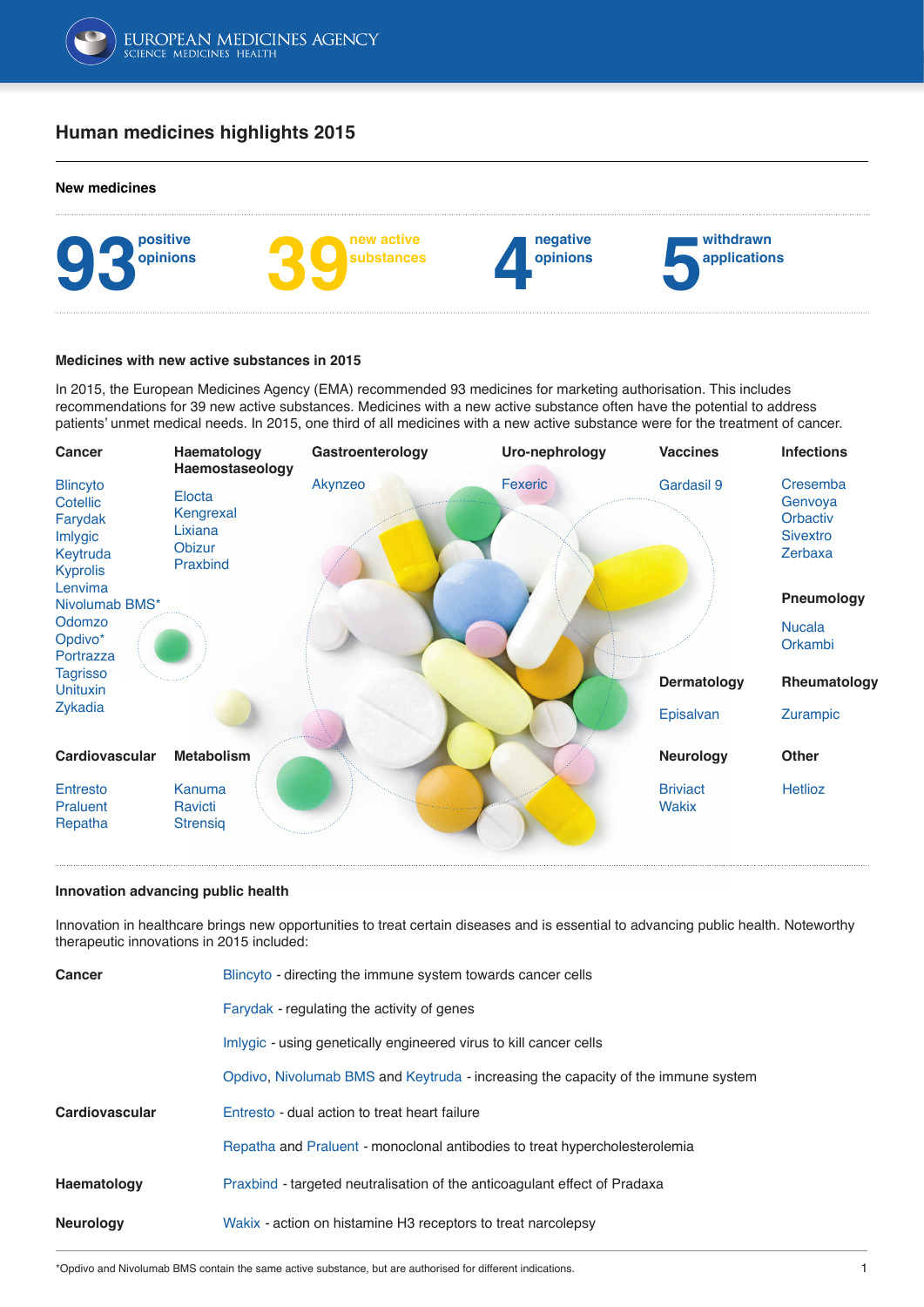

### **New uses for existing medicines**

The use of an already approved medicine in a new therapeutic indication can also offer new opportunities for patients.

**Extensions of indications 54**

### **Noteworthy extensions of therapeutic indications**

- [Humira](http://www.ema.europa.eu/ema/index.jsp?curl=pages/medicines/human/medicines/000481/human_med_000822.jsp&mid=WC0b01ac058001d124) for patients with acne inversa
- [Imbruvica](http://www.ema.europa.eu/ema/index.jsp?curl=pages/medicines/human/medicines/003791/human_med_001801.jsp&mid=WC0b01ac058001d124) for patients with Waldenström's macroglobulinaemia
- [Perjeta](http://www.ema.europa.eu/ema/index.jsp?curl=pages/medicines/human/medicines/002547/human_med_001628.jsp&mid=WC0b01ac058001d124) for patients with breast cancer undergoing surgery
- [Tafinlar](http://www.ema.europa.eu/ema/index.jsp?curl=pages/medicines/human/medicines/002604/human_med_001683.jsp&mid=WC0b01ac058001d124) and [Mekinist](http://www.ema.europa.eu/ema/index.jsp?curl=pages/medicines/human/medicines/002643/human_med_001772.jsp&mid=WC0b01ac058001d124) a combination treatment for patients with advanced melanoma
- [Xalkori](http://www.ema.europa.eu/ema/index.jsp?curl=pages/medicines/human/medicines/002489/human_med_001592.jsp&mid=WC0b01ac058001d124) for previously untreated patients with non-small cell lung cancer with ALK mutation

### **New medicines for rare diseases**

EMA's orphan designation programme gives medicine developers access to incentives and is the key instrument available in the European Union (EU) to encourage the development of medicines for patients with rare diseases.

Among the 93 medicines recommended by the Agency's Committee for Medicinal Products for Human Use (CHMP) in 2015, 18 had an orphan designation. Following the CHMP opinions, EMA's Committee for Orphan Medicinal Products (COMP) assesses whether the orphan designation should be maintained.



### **Noteworthy new orphan medicines**

[Blincyto](http://www.ema.europa.eu/ema/index.jsp?curl=pages/medicines/human/medicines/003731/human_med_001921.jsp&mid=WC0b01ac058001d124) for patients with acute lymphoblastic leukaemia

[Farydak](http://www.ema.europa.eu/ema/index.jsp?curl=pages/medicines/human/medicines/003725/human_med_001895.jsp&mid=WC0b01ac058001d124) for patients with multiple myeloma

[Hetlioz](http://www.ema.europa.eu/ema/index.jsp?curl=pages/medicines/human/medicines/003870/human_med_001873.jsp&mid=WC0b01ac058001d124) for blind adults with sleep-wake disorder

[Kanuma](http://www.ema.europa.eu/ema/index.jsp?curl=pages/medicines/human/medicines/004004/human_med_001896.jsp&mid=WC0b01ac058001d124) for patients with lysosomal acid lipase deficiency

[Kyprolis](http://www.ema.europa.eu/ema/index.jsp?curl=pages/medicines/human/medicines/003790/human_med_001932.jsp&mid=WC0b01ac058001d124) for patients with multiple myeloma

[Lenvima](http://www.ema.europa.eu/ema/index.jsp?curl=pages/medicines/human/medicines/003727/human_med_001864.jsp&mid=WC0b01ac058001d124) for patients with thyroid cancer

[Strensiq](http://www.ema.europa.eu/ema/index.jsp?curl=pages/medicines/human/medicines/003794/human_med_001901.jsp&mid=WC0b01ac058001d124) for patients with childhood hypophosphatasia

[Unituxin](http://www.ema.europa.eu/ema/index.jsp?curl=pages/medicines/human/medicines/002800/human_med_001891.jsp&mid=WC0b01ac058001d124) for patients with brain cancer (neuroblastoma)

### **Authorisations under exceptional circumstances**

EMA's marketing authorisation under exceptional circumstances allows patients access to medicines that could not be approved under a standard authorisation as comprehensive data cannot be obtained, either because the disease they target is too rare, the collection of complete information on the efficacy and safety of the medicine would be unethical, or there are gaps in the scientific knowledge.

These medicines are subject to specific postauthorisation obligations and monitoring.

In 2015, three medicines were recommended for marketing authorisation under exceptional circumstances because of the rarity of the disease they target.

[Obizur](http://www.ema.europa.eu/ema/index.jsp?curl=pages/medicines/human/medicines/002792/human_med_001918.jsp&mid=WC0b01ac058001d124) for patients with haemophilia

[Raxone](http://www.ema.europa.eu/ema/index.jsp?curl=pages/medicines/human/medicines/003834/human_med_001900.jsp&mid=WC0b01ac058001d124)\* for patients with Leber's hereditary optic neuropathy

[Strensiq](http://www.ema.europa.eu/ema/index.jsp?curl=pages/medicines/human/medicines/003794/human_med_001901.jsp&mid=WC0b01ac058001d124) for patients with childhood hypophosphatasia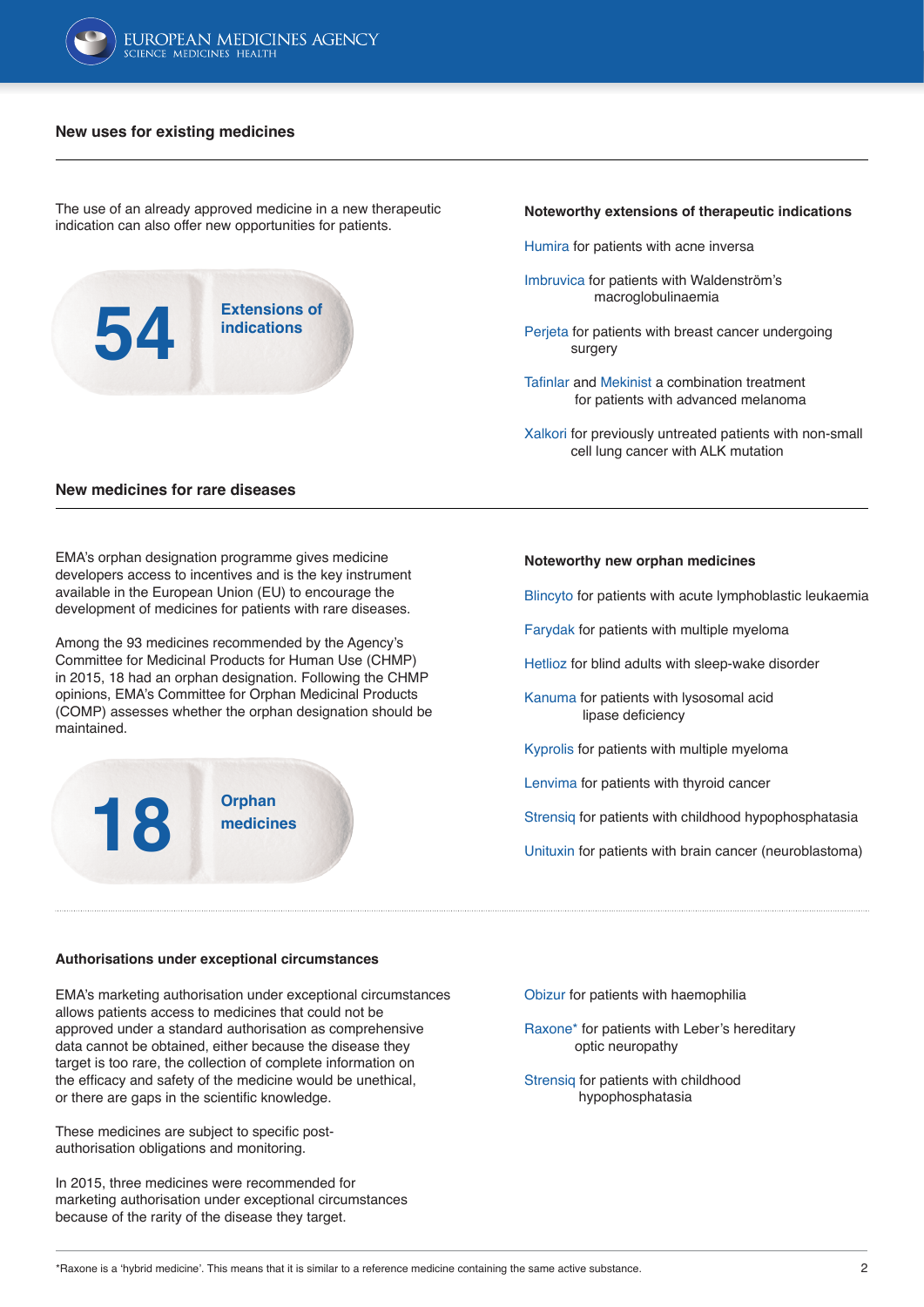

## **Early access to medicines that address public health needs**



### **Accelerated assessments**

Five new medicines received a recommendation for marketing authorisation following an accelerated assessment. This mechanism is reserved for medicines that have the potential to address unmet medical needs. It allows for a faster assessment of eligible medicines by EMA's scientific committees (within up to 150 days rather than up to 210 days).

[Kanuma](http://www.ema.europa.eu/ema/index.jsp?curl=pages/medicines/human/medicines/004004/human_med_001896.jsp&mid=WC0b01ac058001d124) for patients with lysosomal acid lipase deficiency

[Kyprolis](http://www.ema.europa.eu/ema/index.jsp?curl=pages/medicines/human/medicines/003790/human_med_001932.jsp&mid=WC0b01ac058001d124) for patients with multiple myeloma

[Lenvima](http://www.ema.europa.eu/ema/index.jsp?curl=pages/medicines/human/medicines/003727/human_med_001864.jsp&mid=WC0b01ac058001d124) for patients with thyroid cancer

[Praxbind](http://www.ema.europa.eu/ema/index.jsp?curl=pages/medicines/human/medicines/003986/human_med_001938.jsp&mid=WC0b01ac058001d124) the first antidote to anticoagulant Pradaxa

[Tagrisso](http://www.ema.europa.eu/docs/en_GB/document_library/Summary_of_opinion_-_Initial_authorisation/human/004124/WC500199046.pdf) for patients with non-small cell lung cancer with T790 mutation

### **Conditional marketing authorisations**

Three medicines received a recommendation for a conditional marketing authorisation, one of EMA's early access routes to patients. This tool allows for the early approval of a medicine on the basis of less complete clinical data than normally required. It is intended for medicines that address an unmet medical need, and that target seriously debilitating or life-threatening diseases, rare diseases or are intended for use in emergency situations in response to a public health threat.

These medicines are subject to specific post-authorisation obligations that aim to obtain complete data on the medicine. EMA monitors the fulfilment of these obligations with the aim of ultimately recommending a full marketing authorisation if the complete data still demonstrate that the benefits of the medicine outweigh the risks.

[Blincyto](http://www.ema.europa.eu/ema/index.jsp?curl=pages/medicines/human/medicines/003731/human_med_001921.jsp&mid=WC0b01ac058001d124) for patients with acute lymphoblastic leukaemia

[Tagrisso](http://www.ema.europa.eu/docs/en_GB/document_library/Summary_of_opinion_-_Initial_authorisation/human/004124/WC500199046.pdf) for patients with non-small cell lung cancer with T790 mutation

[Zykadia](http://www.ema.europa.eu/ema/index.jsp?curl=pages/medicines/human/medicines/003819/human_med_001860.jsp&mid=WC0b01ac058001d124) for patients with non-small cell lung cancer with ALK mutation

EMA's recommendations are sent to the European Commission for the adoption of an EU-wide marketing authorisation decision.

### **Medicines for use outside the European Union**

In cooperation with the World Health Organization (WHO), EMA supports the availability of important medicines for use outside the EU through its Article 58 procedure. This procedure allows EMA to work closely with experts from WHO and the regulatory authorities from countries where the medicine will be used.

In 2015, EMA adopted a positive scientific opinion for [Mosquirix,](http://www.ema.europa.eu/ema/index.jsp?curl=pages/medicines/document_listing/document_listing_000395.jsp&mid) the first vaccine for malaria to be assessed by a regulatory authority worldwide.

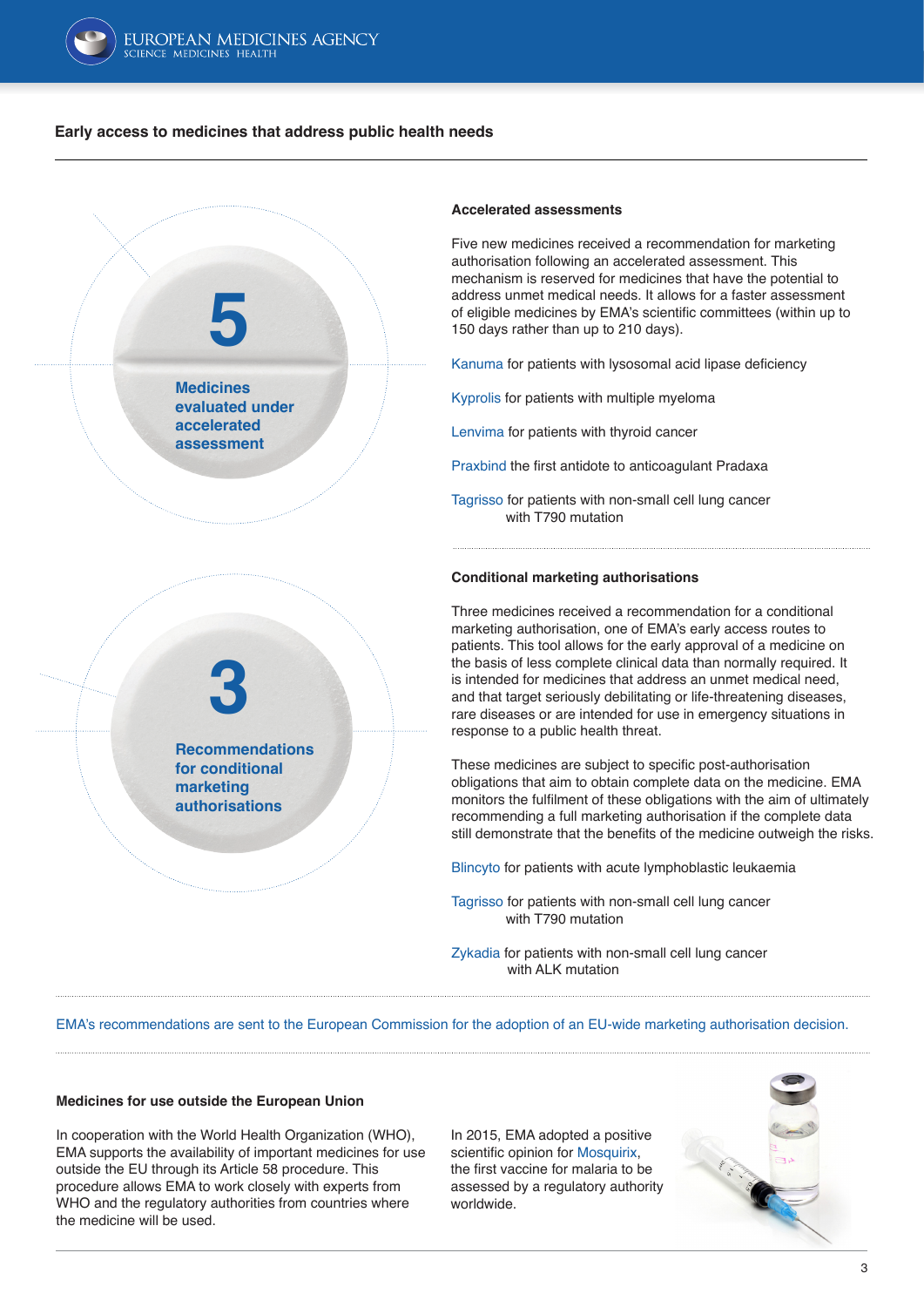

## **Monitoring in real life – Optimising safe and effective use**

Once a medicine has been put on the market, EMA and the EU Member States continuously monitor the benefits and risks that patients experience with this medicine in real life. This is to ensure that the medicine is used in the best possible way by patients in the EU. The regulatory measures range from the change to the product information to the suspension or withdrawal of a medicine.

### **Important new safety advice issued in 2015**

| Bisphosphonates and denosumab | New recommendations included in product information and patient<br>reminder card introduced to minimise risk of osteonecrosis of the jaw                                                                                                                     |
|-------------------------------|--------------------------------------------------------------------------------------------------------------------------------------------------------------------------------------------------------------------------------------------------------------|
| Harvoni, Sovaldi and Daklinza | New recommendations included in product information to avoid risk<br>of slow heart rate when used with antiarrhythmic amiodarone                                                                                                                             |
| Adrenaline auto-injectors     | Introduction of training device and audio-visual materials to ensure<br>appropriate use of the devices                                                                                                                                                       |
| Mycophenolate                 | Warning included in product information to restrict use<br>during pregnancy                                                                                                                                                                                  |
| <b>Tecfidera and Gilenya</b>  | Advice to doctors to conduct certain tests before and throughout<br>treatment to minimise the risk of progressive multifocal<br>leukoencephalopathy (a rare brain infection) with Tecfidera and<br>Gilenya and the risk of basal cell carcinoma with Gilenya |

### **[Updated advice for HIV patients](http://www.ema.europa.eu/ema/index.jsp?curl=pages/news_and_events/news/2015/10/news_detail_002419.jsp&mid=WC0b01ac058004d5c1)**

In 2015, EMA reviewed the product information of all [HIV medicines](http://www.ema.europa.eu/ema/index.jsp?curl=pages/news_and_events/news/2015/10/news_detail_002419.jsp&mid=WC0b01ac058004d5c1) and for most of them decided to remove certain warnings in relation to the impact on body fat changes and lactic acidosis, in light of new data available. These changes allow patients and healthcare professionals to use and prescribe these medicines in the best possible way.



### **[Human papillomavirus \(HPV\) vaccines referral](http://www.ema.europa.eu/ema/index.jsp?curl=pages/news_and_events/news/2015/11/news_detail_002436.jsp&mid=WC0b01ac058004d5c1)**

EMA completed a review of the evidence surrounding reports of two syndromes, complex regional pain syndrome (CRPS) and postural orthostatic tachycardia syndrome (POTS) in young women who received [human papillomavirus vaccines.](http://www.ema.europa.eu/ema/index.jsp?curl=pages/news_and_events/news/2015/11/news_detail_002436.jsp&mid=WC0b01ac058004d5c1) These vaccines are given to protect them from cervical cancer and other HPV-related cancers and pre-cancerous conditions.

EMA concluded that the available evidence does not support a causal link between the vaccines (Cervarix, Gardasil/Silgard and Gardasil 9) and development of CRPS or POTS. Therefore there is no reason to change the way the vaccines are used or amend the current product information.